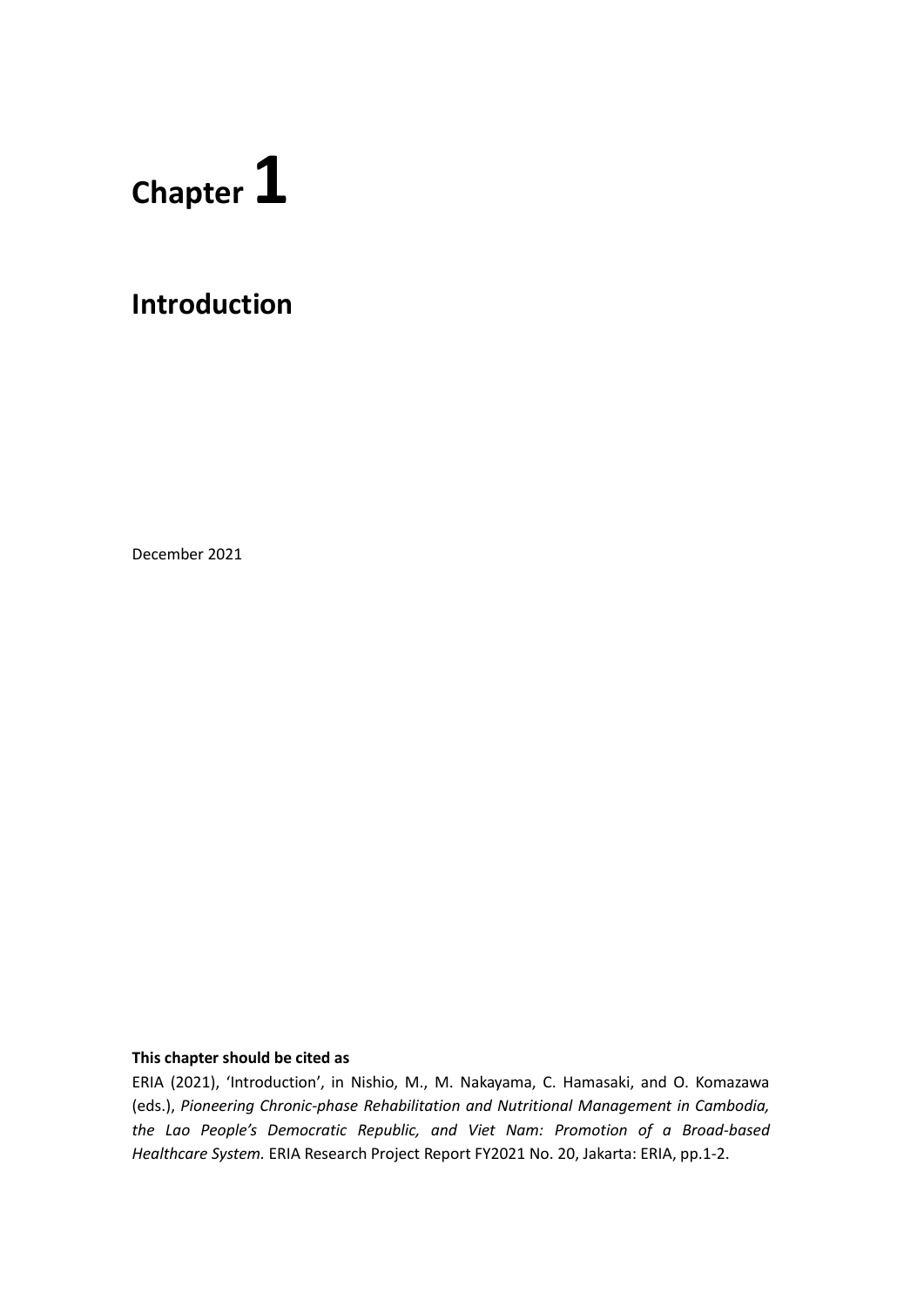## Chapter 1

### Introduction

The total population of the Association of Southeast Asian Nations (ASEAN) Member States has been steadily increasing from 165 million in 1950 to 669 million in 2020, and it is estimated to hit a peak of about 800 million by around 2060 (UNDESA, 2019). This demographic trend is caused by declining fertility rates and extended life expectancies, and ultimately results in population ageing.

Population ageing in ASEAN Member States is not uniformly taking place from state to state. As the most extreme case, the percentage of those aged 60 years or above in Singapore was about 21% in 2020 and is estimated to increase to as high as 40% in 2050. Amongst the three target countries of this study, Cambodia and the Lao PDR will show a similar trend for the percentage of the older population (60 years old or above): about 7% in 2020 to about 16% in 2050, whilst Viet Nam will have a higher share of older population: 12% in 2020 to 27% in 2050 (UNDESA, 2019).

Population ageing takes place as a result of social change, such as the urbanisation of lifestyles, income increases, and improvements in public health, etc. and as a natural consequence, people will have more chances to be affected by non-communicable diseases, such as hypertension, diabetes mellitus, strokes, and cancer, etc. Cardiovascular disease (CVD) is one of the major causes of disabilities (Institute for Health Metrics and Evaluation, 2018). Although the age-standardised mortality rate and years lived with disability (YLDs) caused by CVD per population steadily decreased from 1990 to 2019 globally, the total numbers of deaths and YLDs from CVD are increasing quickly because of the rapidly growing population of older people in the world (Roth et al., 2020).

The Government of Japan promotes the broad-based enhancement of healthcare, which covers a wide range of services and infrastructure aiming for realising active, healthy, and productive ageing, such as public health, community development, housing, urban planning, food and nutrition, information technology, medical services at hospitals, and long-term care at institutions as well as at home. This concept has been advocated in the Asia Health and Wellbeing Initiative (AHWIN), which was launched in 2016 and revised in 2018 (Government of Japan, 2018). This kind of multifaceted approach, as advocated in AHWIN, is indispensable for developing a sustainable healthcare system in societies that have unprecedentedly high proportions of an older population. In this study, this concept is referred to as the 'broad-based healthcare system'.

Given the rapid population ageing across Asia, Japan, as the most aged country in the world, is willing to work to create policies for coping with population ageing together with other Asian countries and has supported the Economic Research Institute for ASEAN and East Asia (ERIA) in promoting research and dialogue on population ageing in the region under the AHWIN. This report deals with the outcome of the second term of the project which was commissioned for Kitahara Group by ERIA. The second term started in August